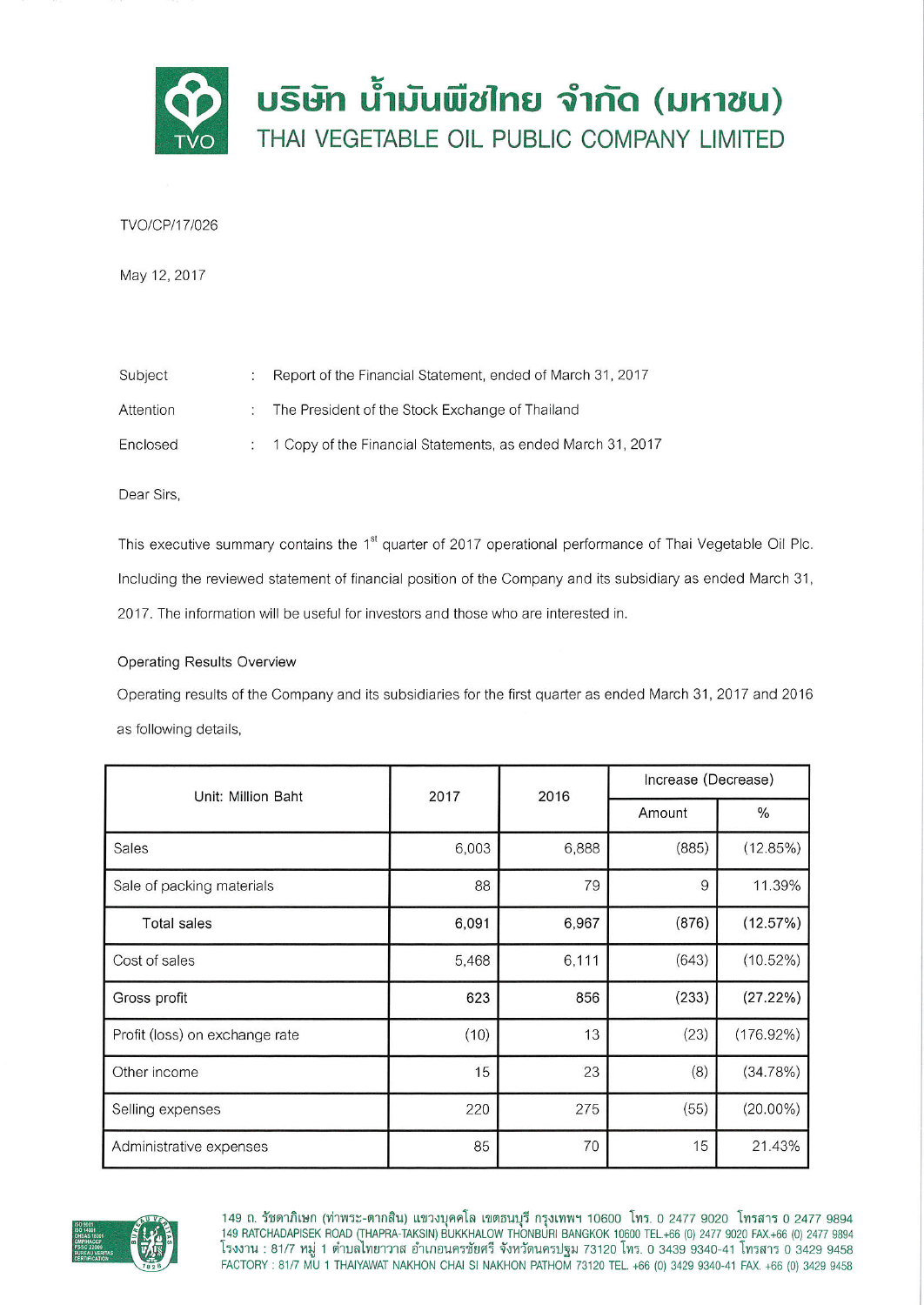| Unit: Million Baht                           | 2017 | 2016 | Increase (Decrease) |             |
|----------------------------------------------|------|------|---------------------|-------------|
|                                              |      |      | Amount              | %           |
| Loss on reduction of inventory to net        |      | (11) | 11                  | 100.00%     |
| realizable value received (Reversal)         |      |      |                     |             |
| Financial cost                               | 1    | 1    |                     |             |
| Profit before income tax expenses            | 322  | 557  | (235)               | (42.19%)    |
| Income tax expenses                          | 44   | 73   | (29)                | (39.73%)    |
| Net profit attributable to equity holders of | 263  | 469  | (206)               | $(43.92\%)$ |
| the Company                                  |      |      |                     |             |
| Non-controlling interests of the             | 15   | 15   |                     |             |
| subsidiaries                                 |      |      |                     |             |

In quarter 1/2017, the Company and its subsidiaries had a net profit Baht 263 million, a decrease of Bath 206 million or 43.92% from Baht 469 million compared with the same quarter in 2016. The reasons are:

1. Sales and Cost of Sales

The Company and its subsidiary had a total sales revenue of Baht 6,091 million, a decrease of Baht 876 million or 12.57% from Baht 6,967 million compared with the same quarter of last year. The sales revenue of the Company was from sales of main products Baht 6,003 million, a decrease of Baht885 million or 12.85% from Baht 6,888 million compared with the same quarter of last year. Since sale volume of soybean meal and animal feed had decreased due to high competition in the animal feed market while selling price was about the same. For refined soybean oil, its sale volume was down while selling price was up following the higher cost of raw material, soybean, which increased in quarter 1/2017.

The subsidiary had revenue from sales of packaging at Baht 88 million, an increase of Baht 9 million or 11.39% from Baht 79 million compared with the same quarter of last year. This was due to an increase of sales in drinking water and fruit juice segment from new customers at this quarter while gross margin was slightly down because of an increase of raw material price used in production in the first quarter of 2017 such as plastic resin, bags etc.

The Company and its subsidiary's cost of sales was Baht 5,468 million, a decrease of Baht 643 million or 10.52% from Baht 6,111 million compared with the same quarter of last year. This decrease was according to the lower of sales volume in soybean meal and animal feed.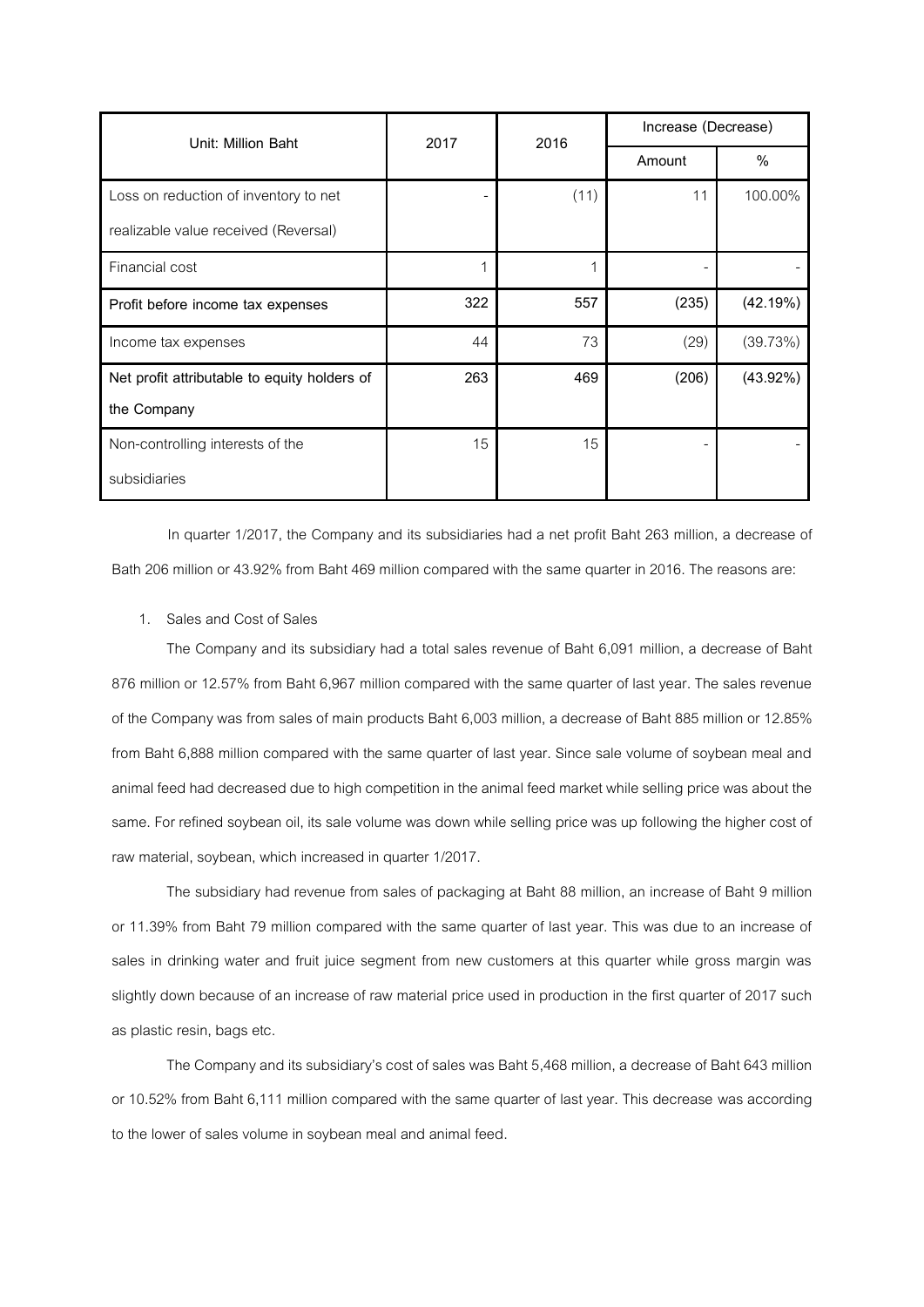The Company's gross profit was Baht 585 million, a decrease of Baht 231 million or 28.31% from Baht 816 million. This was due to a decrease of sale revenue and an increase of raw material cost, soybean, which was imported at high cost during end of 2016 to early 2017. The flooding situation in Argentina and southern of Brazil during quarter 2/2016 caused damage of soybean yield over 6 million tons which resulted in decrease of soybean stock in the world. This situation affected an increase of soybean price and resulted in an increase of cost of sale which caused a decrease of gross profit when compared with the same quarter of last year.

### 2. Gain (Loss) on Exchange

In quarter 1/2017, the Company had loss on exchange (net) Baht 10 million. This amount included unrealized loss from Mark to Market (MTM) Baht 31 million with a gain on the actual exchange Baht 21 million.

#### 3. Other Incomes

The Company and its subsidiary generated other incomes of Baht 15 million, a decrease of Baht 8 million or 34.78% from Baht 23 million, mainly due to a decrease in gainon Mark to Market (MTM) Baht 6 million and disposal of assets Baht 3 million.

### 4. Selling and Administrative Expenses

The Company and its subsidiary's selling expenses was Baht 220 million, a decrease of Baht 55 million or 20% from Baht 275 million when compared with the same quarter of last year. This was in accordance with a decrease of sale volume causing its logistic cost lower and its advertising and promotional expenses dropped in the soybean oil market.

Administrative Expenses was Baht 85 million, an increase of Baht 15 million or 21.43% from Baht 70 million when compared with the same quarter of last year. This was due to the increase of salary expense, advertising expenses spent on TV commercials and its production cost for 50<sup>th</sup> Anniversary of Thai Vegetable Oil PLC.

#### 5. Loss on reduction of inventory to net realizable value received (Reversal)

In 2015, the Company recorded a loss from reduction of inventory to net realized value received Baht 11 million in some product items and the loss was reversed in quarter 1/2016 while there was no reversal in quarter 1/2017.

# **Conclusion of the operational performance of three-month period as of March 31, 2017**

For the operational performance of three-month period as of March 31, 2017, the Company and its subsidiary had total sales revenue of Baht 6,091 million, a decrease of Baht 876 million or 12.57%. Total cost